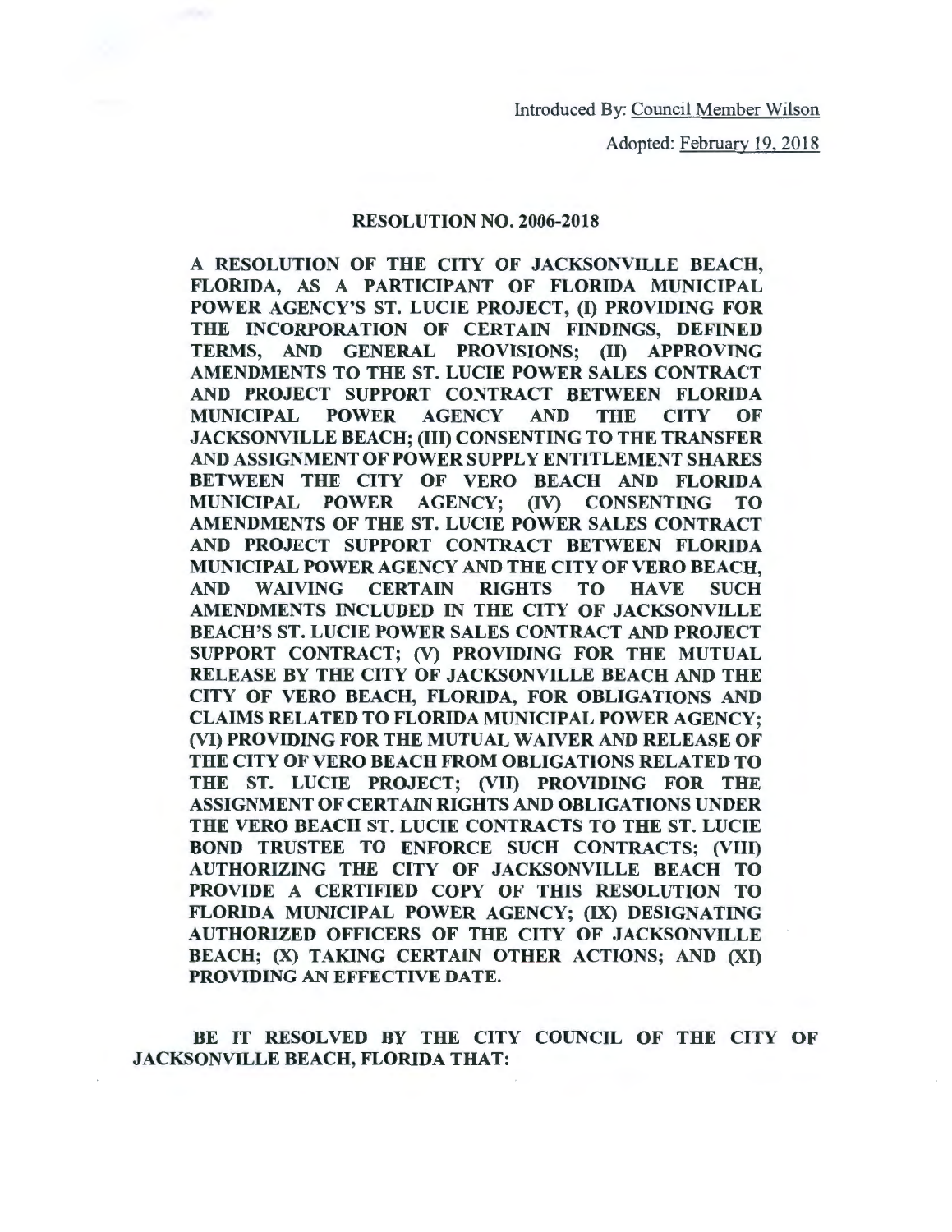**SECTION 1. INCORPORATION OF CERTAIN FINDINGS, DEFINED TERMS, AND GENERAL PROVISIONS.** Except as otherwise specifically provided herein, the Master Annex, substantially in the form attached hereto as Exhibit A (the **"Master Annex"),** constitutes an integral part of this Resolution, is incorporated by reference herein, and has the same force and effect as if set forth in this Resolution; *provided, that,* the Authorized Officers of the City of Jacksonville Beach, as a participant of the St. Lucie Power Supply Project, consent, at their sole discretion, to such subsequent changes or modifications thereto. Any capitalized term used herein and not defined herein shall have the meaning given to such term in the Master Annex.

## **SECTION 2. APPROVAL OF AMENDMENTS TO THE ST. LUCIE POWER SALES CONTRACT AND PROJECT SUPPORT CONTRACT BETWEEN FLORIDA MUNICIPAL POWER AGENCY AND THE CITY OF JACKSONVILLE BEACH.**

2.01 The terms and conditions of Amendment No. 3 to the St. Lucie Power Sales Contract, by and between Florida Municipal Power Agency, with respect to the St. Lucie Project, and the City of Jacksonville Beach (the **"PSC Amendment"),** substantially in the form attached hereto as Exhibit B-1, is approved. The Authorized Officers of the City of Jacksonville Beach are authorized to execute and deliver the PSC Amendment, subject to and with such changes or modifications thereto as the Authorized Officers of the City of Jacksonville Beach may deem necessary or desirable, prior to the execution thereof, such approval to be evidenced conclusively by the execution of such PSC Amendment by the Authorized Officers of the City of Jacksonville Beach.

2.02 The terms and conditions of Amendment No. 3 to the St. Lucie Project Support Contract, by and between Florida Municipal Power Agency, with respect to the St. Lucie Project, and the City of Jacksonville Beach (the **"Support Contract Amendment"),**  substantially in the form attached hereto as Exhibit B-2, is approved. The Authorized Officers of the City of Jacksonville Beach are authorized to execute and deliver the Support Contract Amendment, subject to and with such changes or modifications thereto as the Authorized Officers of the City of Jacksonville Beach may deem necessary or desirable, prior to the execution thereof, such approval to be evidenced conclusively by the execution of such Support Contract Amendment by the Authorized Officers of the City of Jacksonville Beach.

**SECTION 3. CONSENT TO THE TRANSFER AND ASSIGNMENT BETWEEN THE CITY OF VERO BEACH AND FLORIDA MUNICIPAL POWER AGENCY, WITH RESPECT TO THE ALL-REQUIREMENTS POWER SUPPLY PROJECT, OF A 15.202% POWER ENTITLEMENT SHARE IN THE ST. LUCIE PROJECT.** The Authorized Officers of the City of Jacksonville Beach consent to the transfer and assignment to Florida Municipal Power Agency, with respect to the All-Requirements Project, of the Vero Beach St. Lucie Project Entitlements, as provided for in the St. Lucie Transfer Agreement, including the other instruments, agreements, or documents and the overall transaction contemplated thereby, and in consideration of the benefits to be received by the St. Lucie Project Participants, including the City of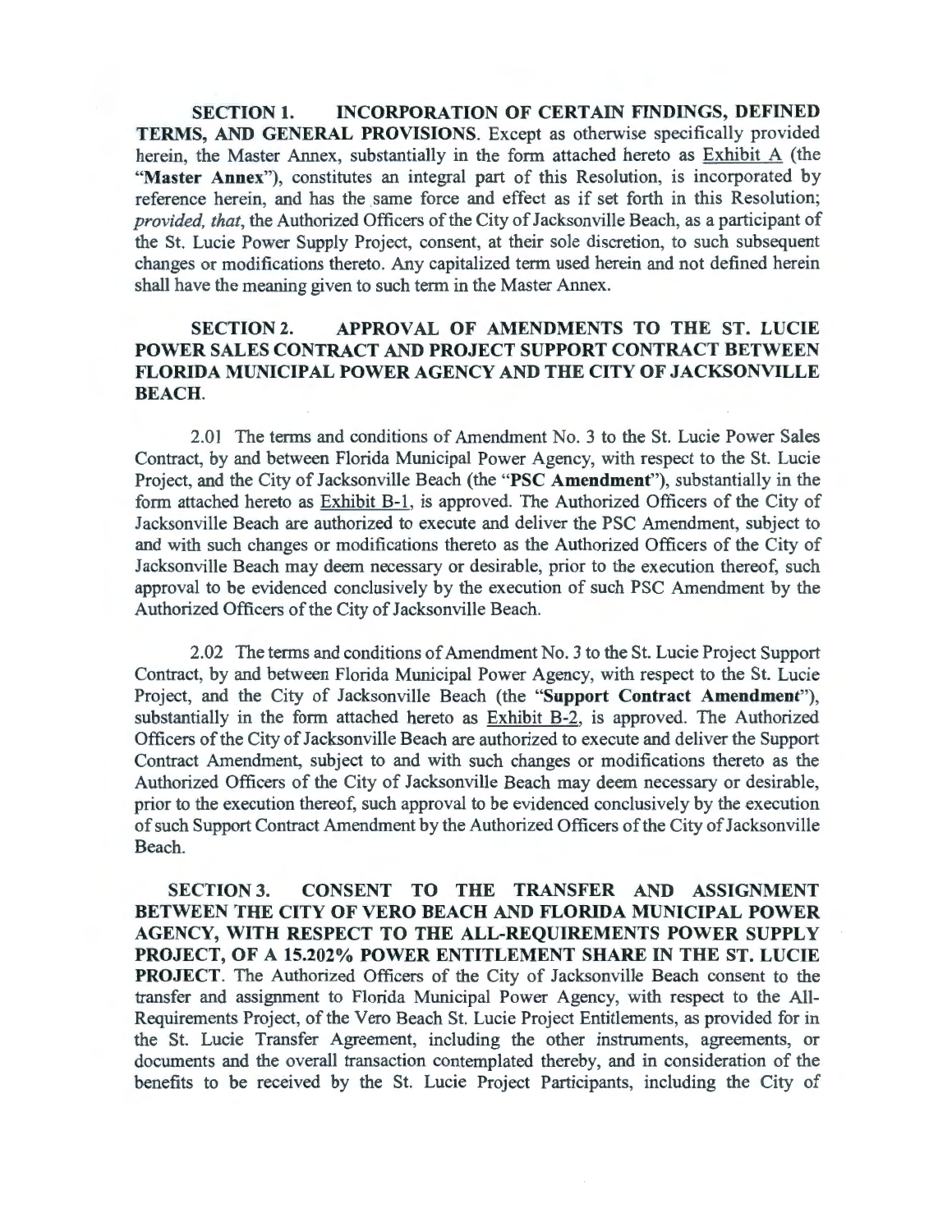Jacksonville Beach, subject to the satisfaction of all conditions required for the Closing (as defined in the St. Lucie Transfer Agreement) to occur, as set forth in the St. Lucie Transfer Agreement, including as provided in Section 1.10 of the Master Annex hereto.

## **SECTION 4. CONSENT TO AMENDMENTS OF THE ST. LUCIE POWER SALES CONTRACT AND PROJECT SUPPORT CONTRACT BETWEEN FLORIDA MUNICIPAL POWER AGENCY AND THE CITY OF VERO BEACH, AND WAIVER OF CERTAIN RIGHTS TO HA VE SUCH AMENDMENTS FOR THE CITY OF VERO BEACH INCLUDED IN THE CITY OF JACKSONVILLE BEACH'S ST. LUCIE POWER SALES CONTRACT AND PROJECT SUPPORT CONTRACT.**

4.01 The Consent and Waiver (St. Lucie Project), of the City of Jacksonville Beach (the **"St. Lucie Consent and Waiver"),** substantially in the form attached hereto as Exhibit C, pursuant to Section 29(d) of the Power Sales Contract and Section 14(b) of the Project Support Contract, (i) consents to certain amendments to the Vero Beach St. Lucie Contracts and waives the rights of the City of Jacksonville Beach to have similar amendments made to its St. Lucie Power Sales Contract and Project Support Contract, and (ii) consents to the full release of the City of Vero Beach from any and all obligations under the Vero Beach St. Lucie Contracts, is approved, such approval to be evidenced conclusively by the execution of such St. Lucie Consent and Waiver by the Authorized Officers of the City of Jacksonville Beach and Florida Municipal Power Agency. The Authorized Officers are authorized to execute and deliver the St. Lucie Consent and Waiver, subject to and with such changes or modifications thereto, prior to the execution of the St. Lucie Consent and Waiver, as such Authorized Officers of the City of Jacksonville Beach and Florida Municipal Power Agency agree are necessary or desirable.

4.02 The City of Jacksonville Beach: (a) acknowledges that it has received notice and a copy of the Vero Beach St. Lucie Amendments; (b) consents to the terms and conditions of the Vero Beach St. Lucie Amendments; and (c) consents to the terms and conditions of the St. Lucie Transfer Agreement, substantially in the form attached hereto as Exhibit *D; provided, that, the Authorized Officers of the City of Jacksonville Beach consent* to such subsequent changes or modifications to such St. Lucie Transfer Agreement as the Authorized Officers of the City of Jacksonville Beach deem appropriate or necessary.

**SECTION 5. MUTUAL RELEASE BY THE CITY OF JACKSONVILLE BEACH AND THE CITY OF VERO BEACH FOR OBLIGATIONS AND CLAIMS RELATED TO FLORIDA MUNICIPAL POWER AGENCY.** The St. Lucie Mutual Release Agreement by and between the City of Jacksonville Beach and the City of Vero Beach (the **"St. Lucie Mutual Release Agreement"),** substantially in the form attached hereto as Exhibit E, is approved. The Authorized Officers of the City of Jacksonville Beach are authorized to execute and deliver the St. Lucie Mutual Release Agreement (such approval to be evidenced conclusively by the execution of such St. Lucie Mutual Release Agreement by said Authorized Officers) subject to and with such changes or modifications thereto, prior to the execution thereof, as such Authorized Officers of the City of Jacksonville Beach and Florida Municipal Power Agency agree are necessary or desirable.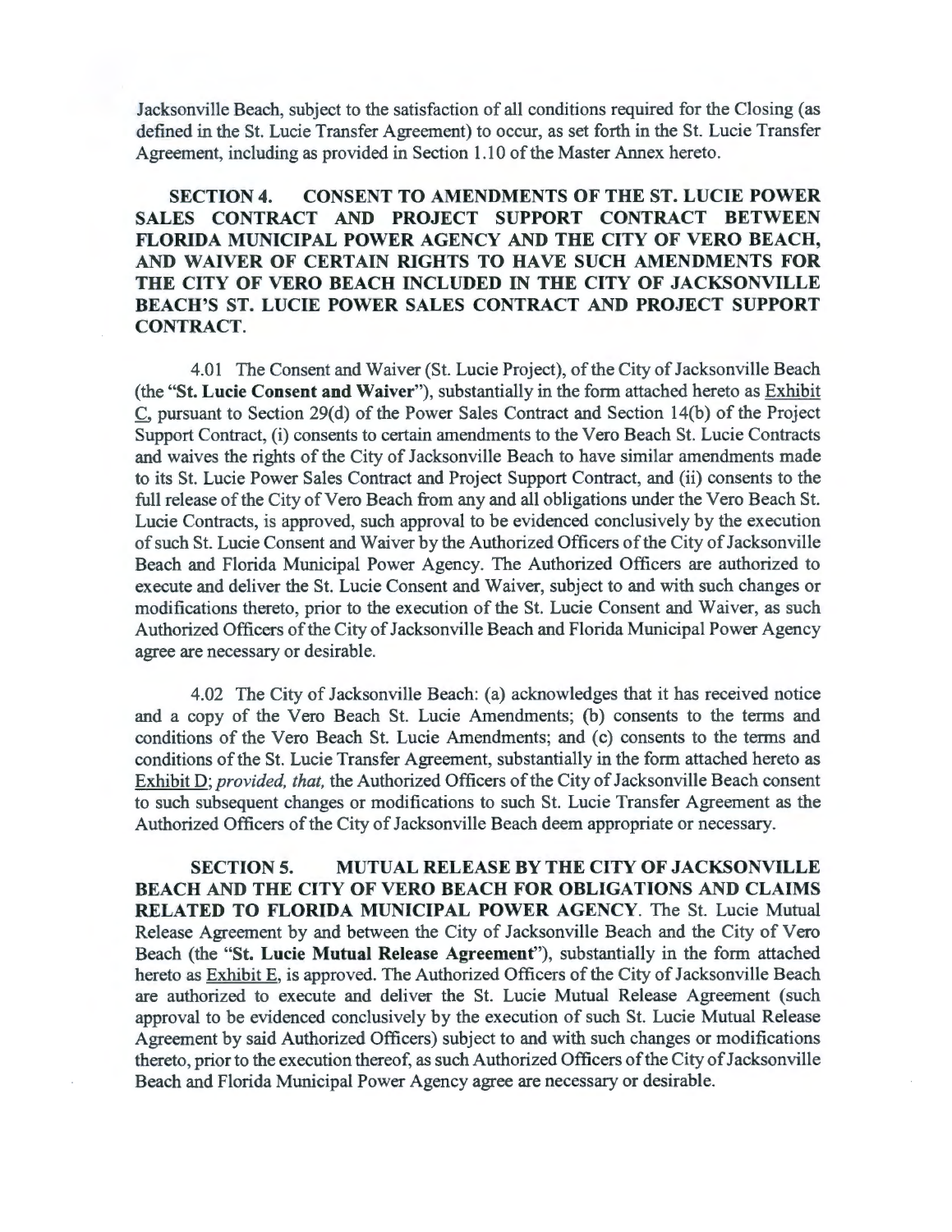**SECTION 6. MUTUAL WAIVER AND RELEASE OF THE CITY OF VERO BEACH FROM OBLIGATIONS RELATED TO THE ST. LUCIE PROJECT.**  The Authorized Officers of the City of Jacksonville Beach consent to the terms and conditions of the Waiver and Release Agreement, by and between the City of Vero Beach and Florida Municipal Power Agency (the **"Waiver and Release Agreement"),**  substantially in the form attached hereto as Exhibit F, which provides for certain waivers and releases of the terms and conditions of the St. Lucie Power Sales Contract and Project Support Contract, including the full release and discharge of the City of Vero Beach from any and all future obligations under the Vero Beach St. Lucie Contracts, on and as of the Assignment Effective Date (as defined in the Waiver and Release Agreement); *provided, further, that the Authorized Officers of the City of Jacksonville Beach consent to such* subsequent changes or modifications thereto.

**SECTION 7. ASSIGNMENT OF CERTAIN RIGHTS AND OBLIGATIONS UNDER THE VERO BEACH ST. LUCIE CONTRACTS TO THE ST. LUCIE BOND TRUSTEE TO ENFORCE SUCH CONTRACTS.** The Authorized Officers of the City of Jacksonville Beach consent to the terms and conditions of the St. Lucie Trustee Assignment, between Florida Municipal Power Agency, with respect to the St. Lucie Project, and the St. Lucie Project Bond Trustee **("St. Lucie Trustee Assignment"),**  substantially in the form attached hereto as Exhibit G, which provides for certain rights and obligations of Florida Municipal Power Agency, acting with respect to the St. Lucie Project, to be assigned to the St. Lucie Bond Trustee, who shall have the right and obligation to enforce certain provisions of the Vero Beach St. Lucie Contracts, after transfer and assignment of such Vero Beach St. Lucie Contracts to the All Requirements Project, against Florida Municipal Power Agency, acting with respect to the All Requirements Project; *provided, that,* the Authorized Officers of the City of Jacksonville Beach consent to such subsequent changes or modifications thereto.

**SECTION 8. CERTIFIED COPY PROVISION.** The Authorized Officers of the City of Jacksonville Beach are authorized to provide a certified copy of this Resolution to Florida Municipal Power Agency to provide evidence hereof.

**SECTION9. DESIGNATION OF AUTHORIZED OFFICERS.** The Mayor and the City Manager of the City of Jacksonville Beach are each designated as an **"Authorized Officer"** for the purposes of executing and delivering the St. Lucie Consent and Waiver and taking all other actions authorized by this Resolution.

## **SECTION 10. FURTHER ACTIONS.**

I 0.01 The Authorized Officers designated hereunder, and the City of Jacksonville Beach's legal counsel are authorized and empowered to take all further actions as the City of Jacksonville Beach deems necessary or desirable in carrying out the terms and provisions of this Resolution and each of the documents referred to herein, and in effecting the City of Jacksonville Beach's coordination with Florida Municipal Power Agency and the furtherance of the transfer and assignment to Florida Municipal Power Agency of the Vero St. Lucie Project Entitlements with respect to the All Requirements Project; *provided,*